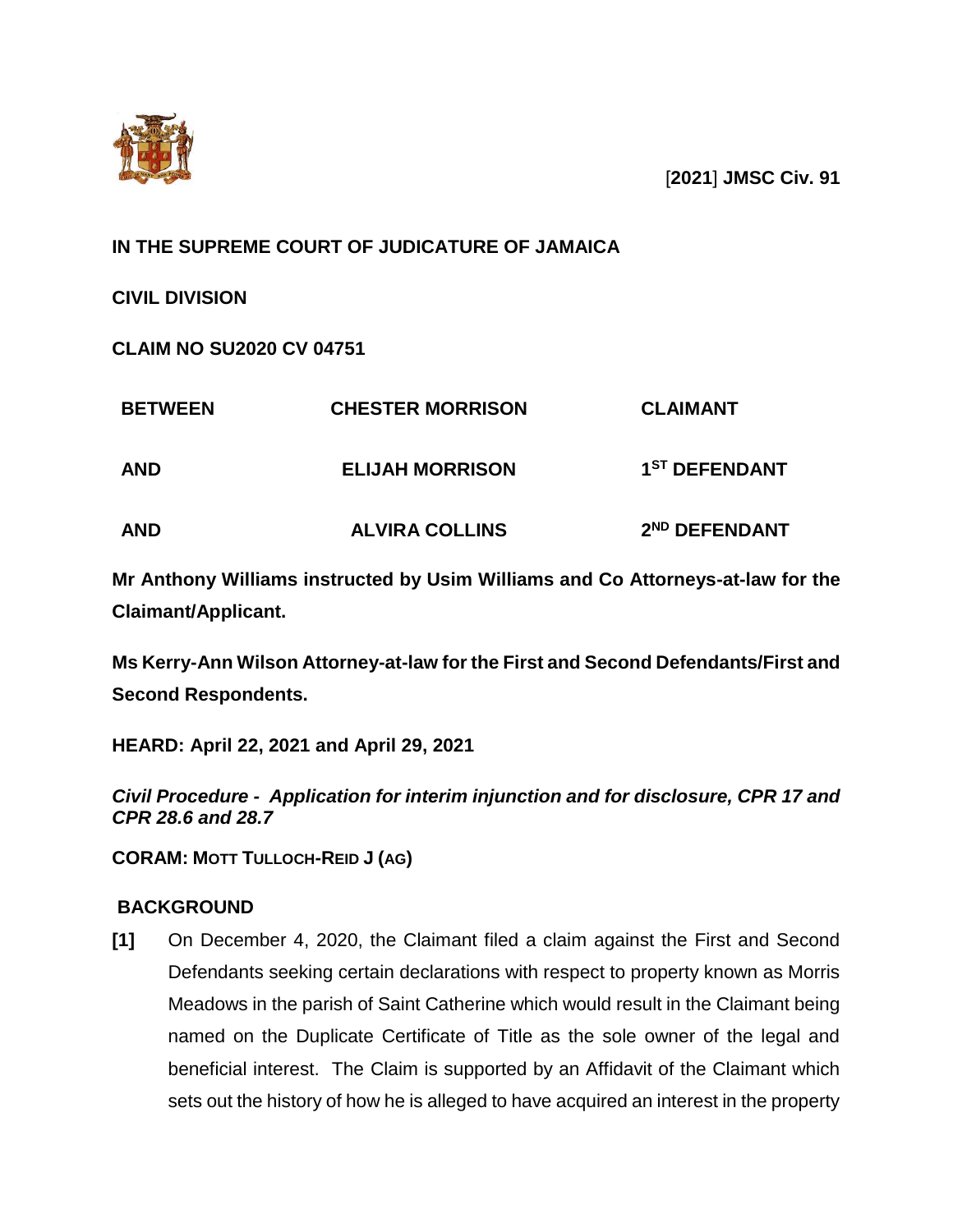**[2]** On January 28, 2021 the Claimant filed an application requesting disclosure of income derived from rental of the Morris Meadows property and another property which I will refer to as the Carless property. It also seeks disclosure of the bank accounts of the Defendants presumably to determine what sums they collected for rental on the property and for an injunction that the Defendants not deal with the Morris Meadows property until the determination of the claim.

I will make no orders as it relates to the Carless property as it is not the subject of the claim which has been made by the Claimant.

## **Disclosure**

**[3]** Mr Williams' sole submission on the issue of disclosure is that the Defendants have collected rent and continue to collect rent and as such should give an account as to the rental income collected. The issue is also raised in ground (e) of the Claimant's application which states as follows:

> *"The Defendants at all material times collect and continue to collect rental income in respect of both subject properties of this suit and have not accounted to the Claimant for the rental income collected from the date of the first rental to the date of this application."*

Ms Wilson argues that there need not be any further disclosure as the First Defendant, has in his affidavit, set out how much rental was collected per month and how the monthly rental was spent as per the Claimant's instructions. This is however with respect to the Carless property and not with respect to the Morris Meadows property which is the subject of the claim.

**[4]** I have perused the Fixed Date Claim Form and Affidavit in Support and I do not see where a claim has been made to recover monies from the Defendants for rental income received from the Morris Meadows property. At paragraph 7 of the Fixed Date Claim Form the Claimant merely asks the Court for an order.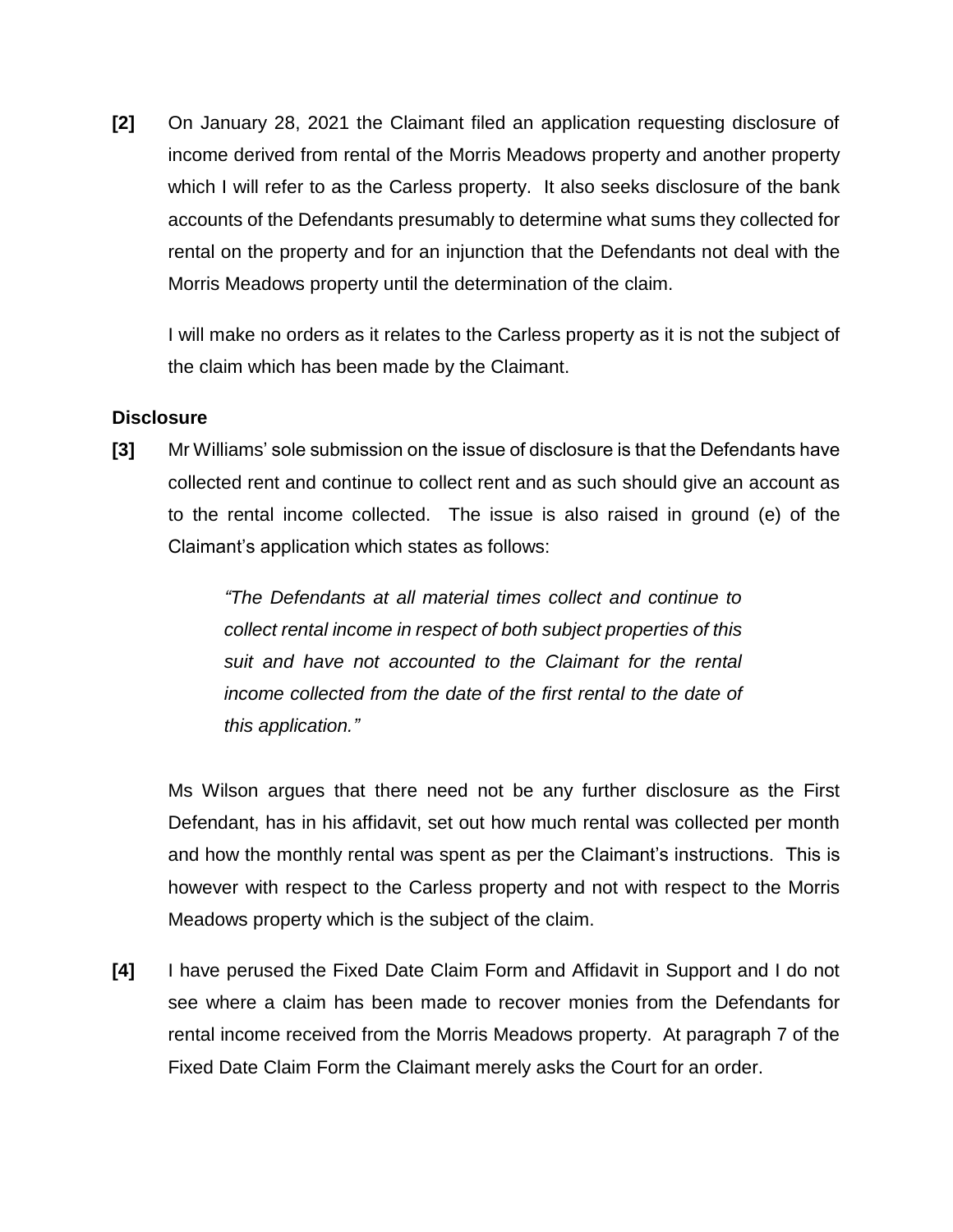"*That the Defendants [shall] prepare and deliver to the Claimant's Attorneys a statement of rental income earned from the date of rental up to the date of the hearing of this matter."*

In paragraph 24 of his Affidavit filed in Support of the Fixed Date Claim Form the Claimant depones as follows:

> *"Also, they have been collecting a rent of \$40,000.00 per month since 2019 and I have not received any rent nor have I been provided with any Rental Income Statement for this period from the Morris Meadows property."*

**[5]** Strictly speaking the Claimant has not in either instance made a claim for the rental income to be paid over to him. He has merely said he has not received rent and wants to see the statement of rental income. Part 8.9A of the CPR provides that

> *"The Claimant may not rely on any allegation or factual argument which is not set out in the particulars of claim, but which could have been set out there, unless the court gives permission."*

Although it is not so plainly stated, I am of the view that the Claimant is intending to recover the rental income collected on the Morris Meadows property and this is why he has asked for an order in the Fixed Date Claim Form and the Application for the statements of the rental income to be disclosed to him. Out of an abundance of caution, the Claimant may wish to amend his Fixed Date Claim Form to ask specifically for the rental collected to be paid to him to avoid any doubt as to whether the sums claimed have been specifically pleaded.

**[6]** I believe it would be useful to know how any rental income generated from the Morris Meadows property was dealt with. In the event the Claimant is successful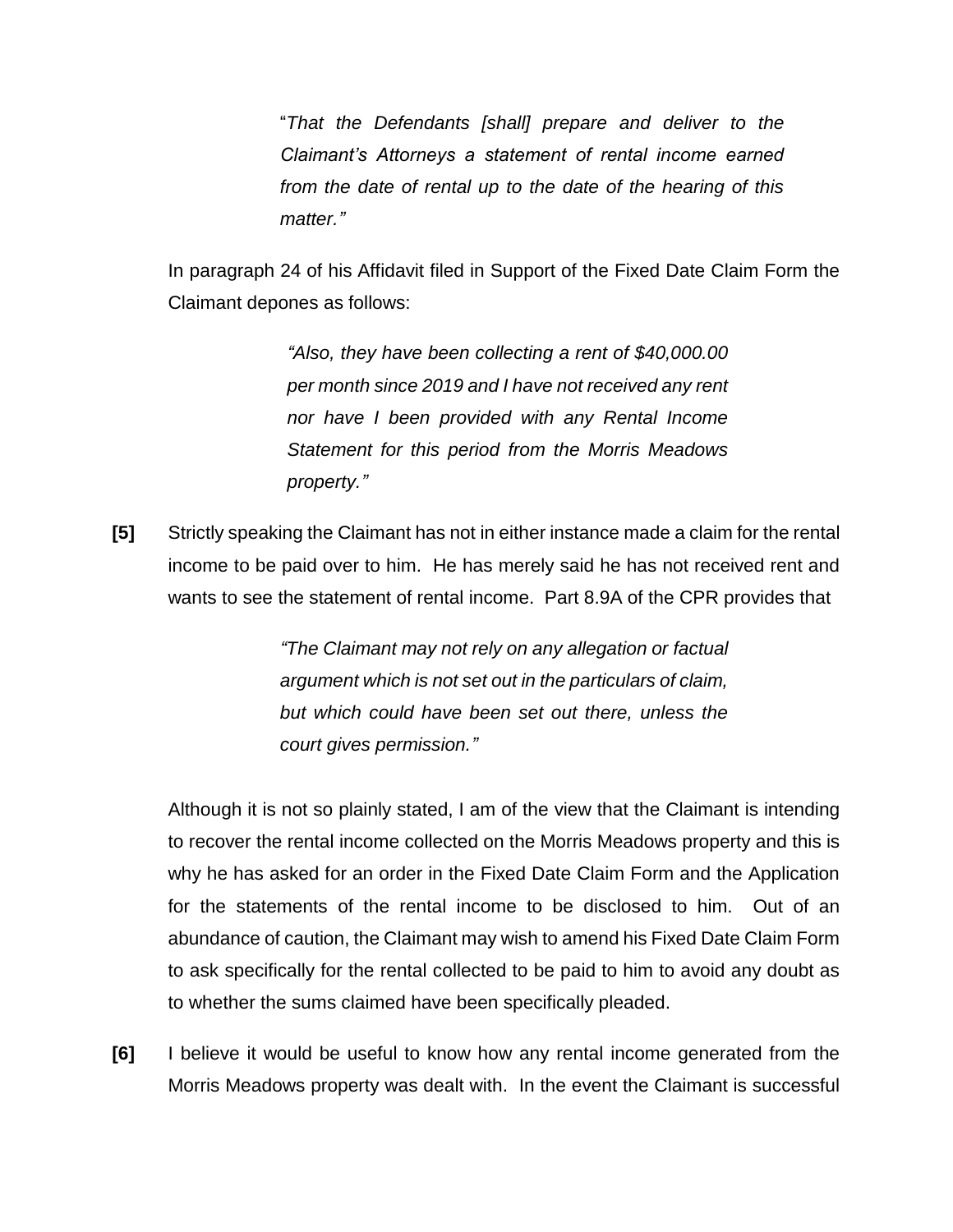in his claim, the Court may need to have that information to make a determination as to any amounts which may be due to the Claimant as mesne profits.

**[7]** Part 28.6 of the CPR speaks to the issue of specific disclosure. Part 28.6(5) reads as follows:

> *"An order for specific disclosure may require disclosure only of documents which are directly relevant to one or more matters in issue in the proceedings."*

Part 28.7(2) sets out the things the court must consider in making the order for specific disclosure keeping in mind that specific disclosure must be *necessary in order to dispose fairly of the claim or to save costs* (CPR 28.7(1))*.* CPR 28.7(2) reads as follows:

"*It [the Court] must have regard to –*

- *(a) the likely benefits of specific disclosure;*
- *(b) the likely cost of specific disclosure; and*
- *(c) whether it is satisfied that the financial resources of the party against whom the order would be made are likely to be sufficient to enable that party to comply with any such order."*
- **[8]** I am of the view that specific disclosure will be of benefit to the Court when dealing with the substantive claim. If the Defendants are found not to be the legal owners of the Morris Meadows property and were merely trustees holding the property on trust for the Claimant, then any monies they collected as rental income from the letting of the property on behalf of the Claimant may be ordered paid to the Claimant by the trial judge. It is to be noted that the Defendants have not given any evidence to suggest that they would suffer financial hardship in producing the information, documents and statements and this also played on my mind in coming to my decision.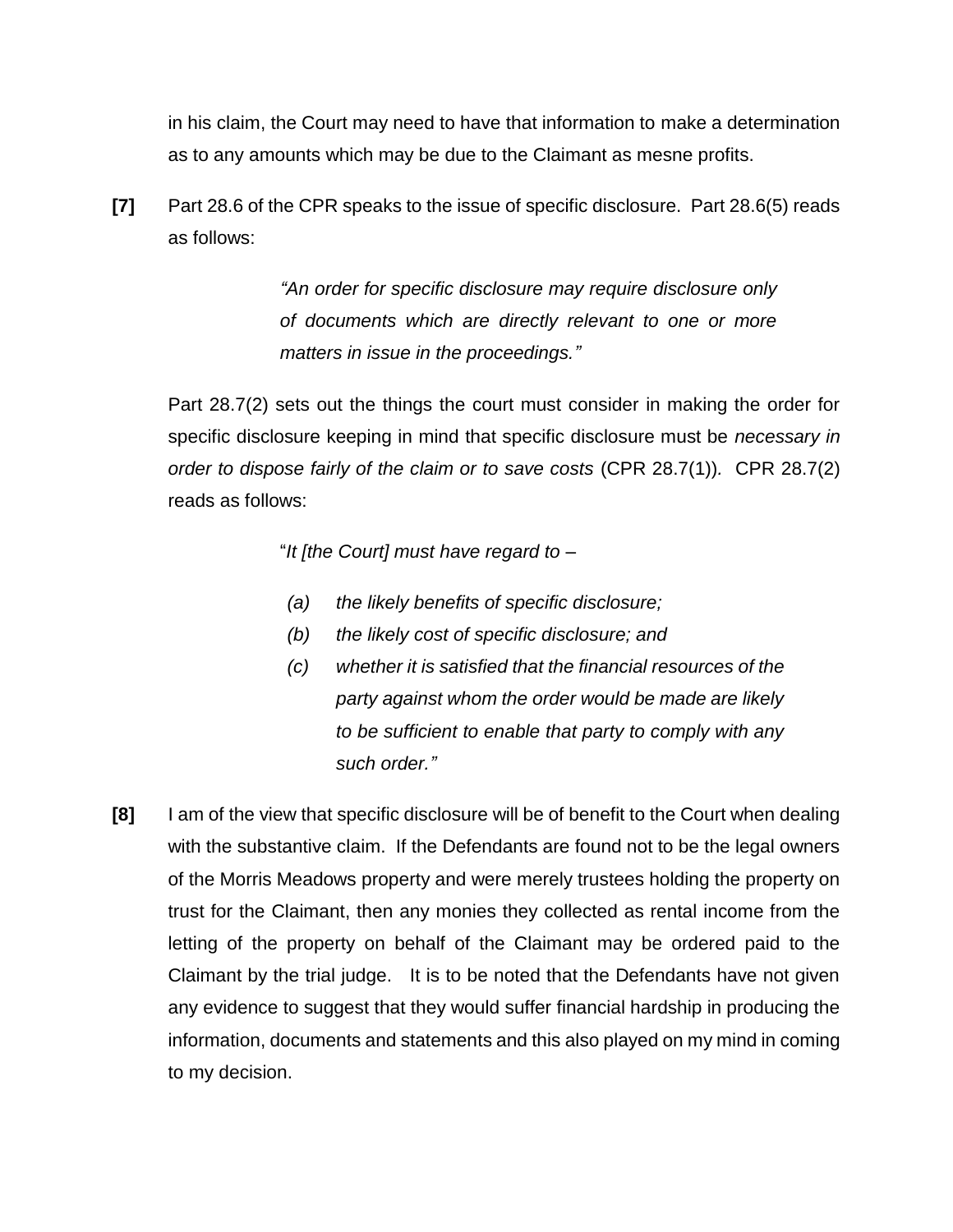## **Injunction**

- **[9]** The 5<sup>th</sup> order sought in the Claimant's application is that the First and Second Defendants and/or their agents "be restrained from transferring, selling, mortgaging, assigning, charging or otherwise taking any steps to deal and/or dispose of the [Morris Meadows property] until the determination of the suit". Part 17.4 speaks to interim orders including interim injunctions. Both parties rely on the case of **American Cyanamid Co v Ethicon Ltd [1975] AC 396** wherein Lord Diplock set out the issues that are to be considered by the Court when considering an application for injunctive relief. The conditions to be satisfied are:
	- a. whether there is a serious issue to be tried
	- b. whether damages would be an adequate remedy for the applicant
	- c. whether the undertaking in damages is adequate protection for the respondent; and
	- d. the balance of convenience.

I will take each condition in turn. I note that Ms Wilson on behalf of the Defendants in her submissions merely said the Claimant has not satisfied the grounds required in the **American Cyanamid Case** for an injunction to be granted. She has not indicated in what way the grounds have not been satisfied. She also argues that an injunction is an equitable remedy and since the Claimant has not come to equity with clean hands as is evident from his affidavit the injunction ought not be granted.

## **Serious issue to be tried**

**[10]** The claim is one in which the Court must determine who is the legal owner of the Morris Meadows property. Was the money alleged paid by the Claimant to the Defendants a gift to assist them in purchasing the property for their own use and benefit or was the money to be used by them as trustees on the Claimant's behalf for the purchase of the house for the Claimant's use and benefit? It is not my duty at this stage to decide "*difficult questions of law which call for detailed arguments and mature consideration*." Nor is it my responsibility at this stage to *"try to resolve*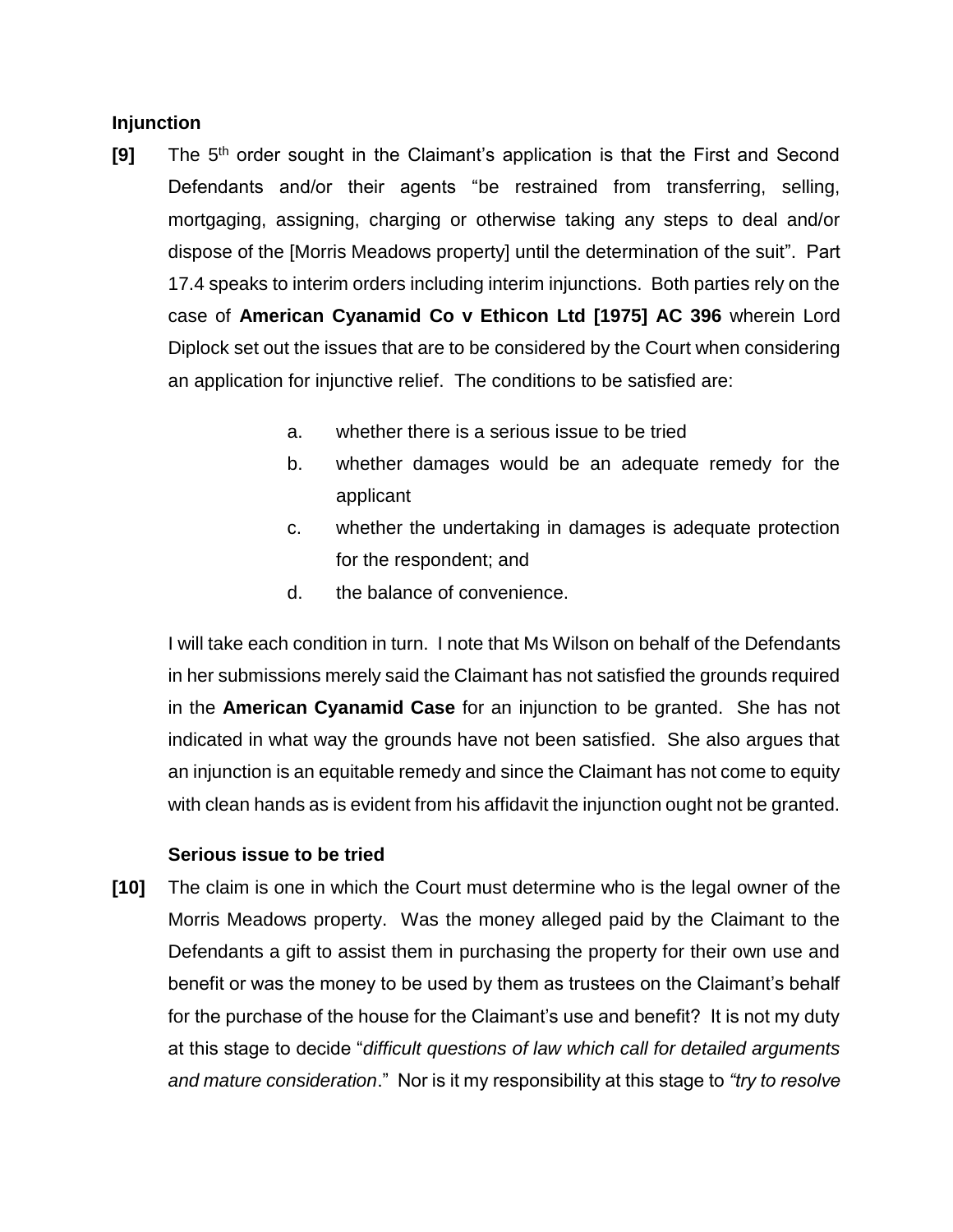*conflicts of evidence on affidavit as to facts on which the claims of either party may ultimately depend"*. Those are matters which the trial judge must resolve. My sole duty at this stage is to assess whether the claim, as presented by the Claimant is arguable with a real prospect of success. In my view the claim has merit. The Claimant says he sent several thousand United States Dollars to the First Defendant to facilitate the purchase of the Morris Meadows property which he identified as being ideal for his home. The Defendants on the other hand, say the property was their choice and upon making a request of the Claimant for assistance he gifted them the shortfall. Mr Williams argues that this could not possibly be so as it would not be likely that a man who was himself having financial problems stemming from a motor vehicle accident and a dissolution of his marriage would take several thousand United States dollars and gift it to the Defendants to purchase property which he would not own or benefit from. The Court, when all the evidence is fully before it, will make the determination as to whose evidence is more credible and is likely to succeed on a balance of probabilities.

#### **Damages an adequate remedy for the Claimant**

- **[11]** Mr Williams argues on behalf of the Claimant that damages are not an adequate remedy because since the property is registered in the name of the Defendants they can dispose of the property for monetary compensation at any time before the trial. I asked Mr Williams if damages would not be sufficient in paying for the value of the house and he answered in the negative and indicated that the Claimant had formed an attachment to the house that could not be quantified in the form of damages.
- **[12]** I am of the view that in the circumstances damages would not be an adequate remedy as what the Claimant is seeking to recover is the Morris Meadows property and not the monies spent to purchase it. I have not seen on the First Defendant's affidavit any evidence that he would be able to pay the damages if damages are in any event ordered against him. It certainly would be difficult to assess the quantum of damages that should be paid to a Claimant who suffers the loss of his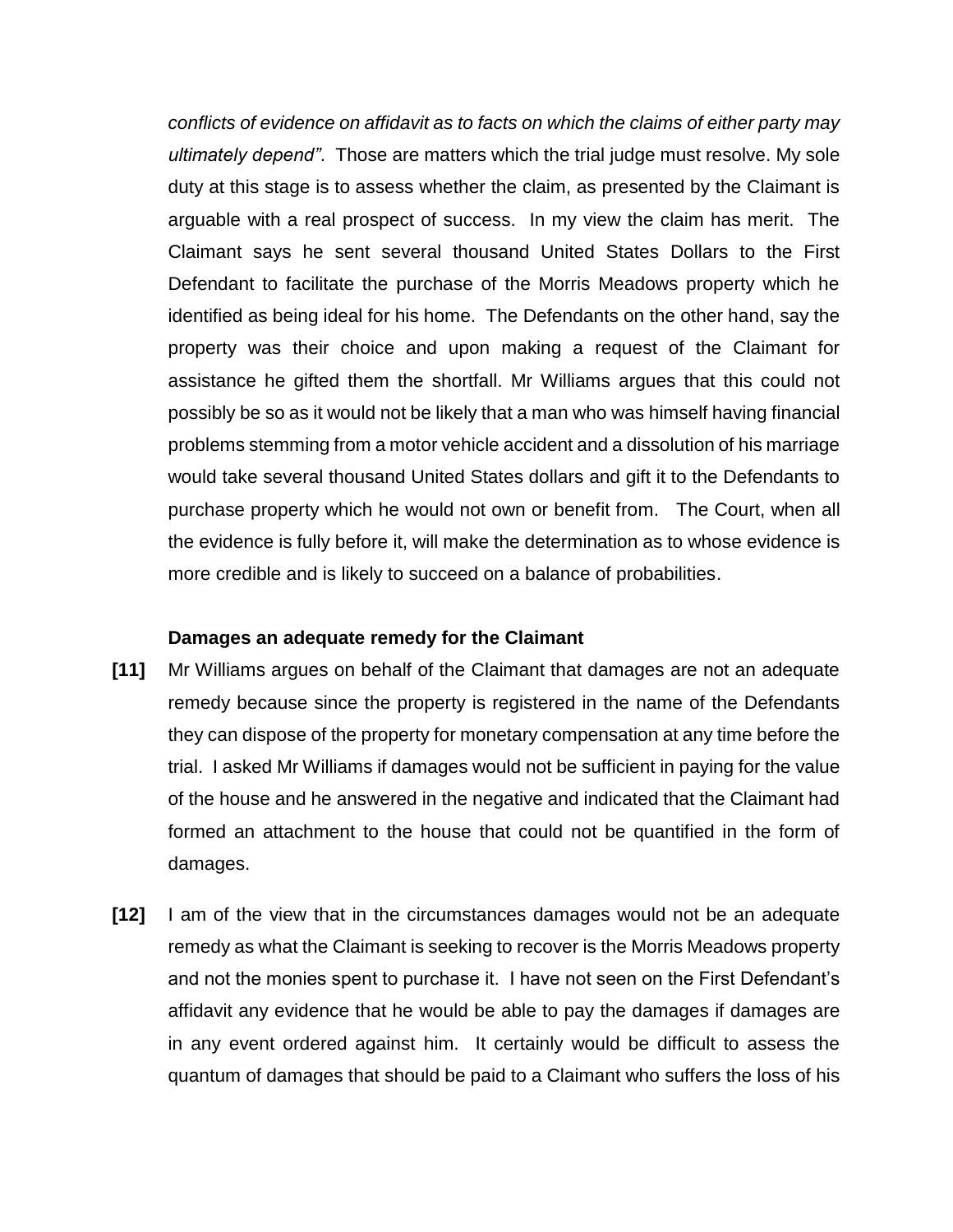property which, although he has never lived in it, he has developed an attachment to.

## **Undertaking as to damages**

**[13]** In assessing the balance of convenience the Court does not only consider whether damages would be an appropriate remedy for the Claimant if he is successful at the trial but also whether the Claimant's undertaking as to damages would be sufficient to compensate the Defendant for any loss he will suffer as a result of the injunction being imposed (see **American Cyanamid page 408** and Hanbury & Martin Modern Equity  $20<sup>th</sup>$  edition para 28-031). I have not seen on the Claimant's affidavit or in the application filed any sign of his willingness to give an undertaking as to damages. He must however be so willing otherwise he could not reasonably have applied for injunctive relief.

## **[14]** Lord Diplock at page 408 of the **American Cyanamid case** said

*"…where other factors appear to be evenly balanced, it is a counsel of prudence to take such measures as are calculated to preserve the status quo. If the defendant is enjoined temporarily from doing something he has not done before, the only effect of the interlocutory injunction in the event of his succeeding at the trial is to postpone the date at which he is able to embark on a course of action which he has not previously found it necessary to undertake."*

In **Chong v Young 28 JLR 610** an interlocutory injunction restraining the defendants from dealing with property on the plaintiff's undertaking in damages was granted. The plaintiff did not give any evidence as to his ability to pay the damages and the defendants had not produced any evidence to indicate that the plaintiff was not able to pay. At the Court of Appeal, it was held that although there was no evidence as to the plaintiff's means, there was also no evidence of the damage the defendants would likely suffer as a result of the injunction being granted and as such the court was minded to preserve the status quo by granting the injunction.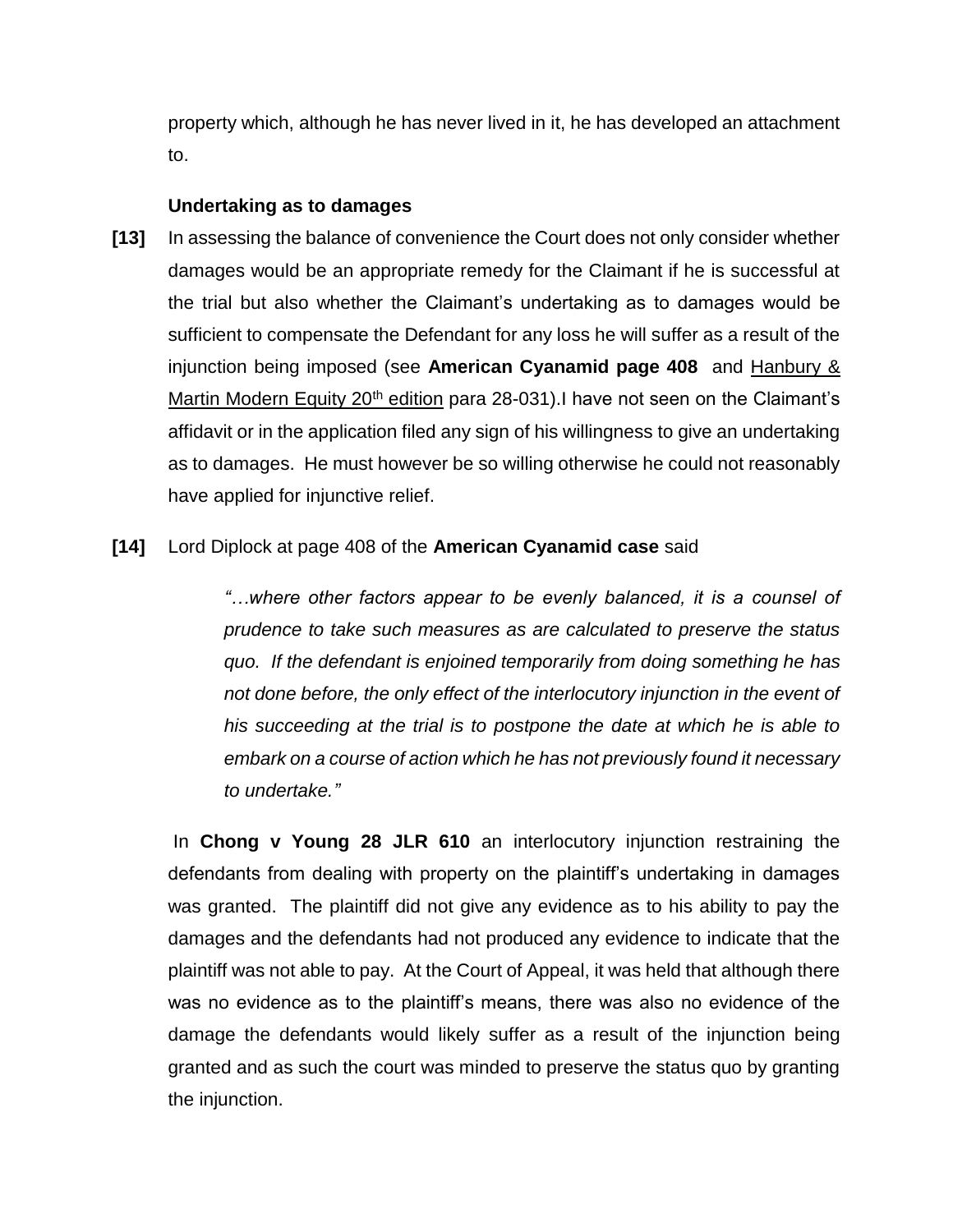**[15]** Similarly, in the case before me, neither the Claimant nor the Defendants have put forward any evidence as to whether he will undertake to pay damages (the Claimant) or whether they will be able to afford to pay damages (the Defendants). I am thereof of the view that in the circumstances, it is best to preserve the current status quo and protect against any dealing with the property until the claim has been determined. If the property is transferred, disposed of or offered for mortgage then it will affect the Claimant negatively and as such it is best to have things remain as they currently are until the issue of ownership has been determined.

## **Point of Note**

- **[16]** Although one of the orders sought by the Claimant in his application was an injunction, the parties did not present to me at the hearing copies of the authorities on which they intended to rely. I gave them the opportunity to do so but these were not presented to me until the afternoon of April 26, 2021. This led to a delay between the hearing the application and the delivery of the judgment. Injunctions are urgent applications which require an immediate decision. I am not of the view that in the circumstances of this case, not giving an immediate decision has prejudiced either party.
- **[17]** I wish to point out that I found the case of **Tara Estates Limited v Milton Arthurs [2019] JMCA Civ 10** which Mr Williams relied on useful in coming to my decision. Mr Williams also relied on a copy of a text but I am not sure of the source because it was not noted on the document which was made available to me. Ms Wilson did not provide me with any authority except for mentioning the principles highlighted in the **American Cyanamid case**.

## **Conclusion**

- **[18]** My orders are as follows:
	- (a) The First and Second Defendants are to file and serve an Affidavit which should exhibit a Statement of Rental Income in respect of property situate at Lot 115 Morris Meadows in the parish of Saint Catherine registered at Vol 1393 Folio 247 of the Register Book of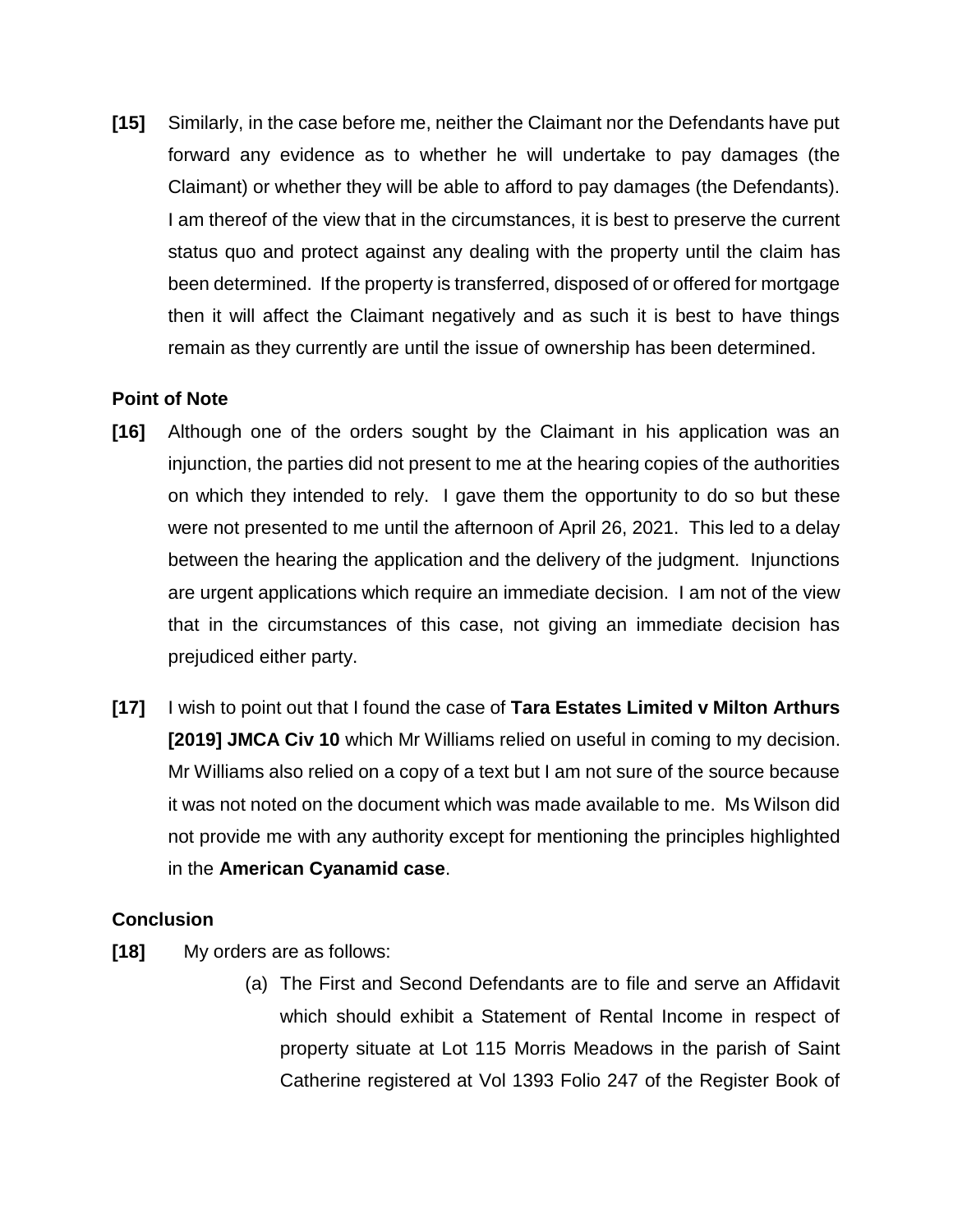Titles (the "Morris Meadows property") and must do so on or before June 30, 2021.

- (b) The First and Second Defendants are also to disclose in the Affidavit to be filed, the names, addresses and branches of their bankers, their bank account numbers and types of accounts in respect of rental income received from the rental of the Morris Meadows property and must do so on or before June 30, 2021
- (c) The First and Second Defendants are to disclose by way of Affidavit evidence, copies of all bank accounts, rent books and bank statements in respect of rental income received concerning the Morris Meadows property on or before June 30, 2021.
- (d) The First and Second Defendants are restrained, whether by themselves or their agents or otherwise howsoever, until the trial of this action or further order of the Court from transferring, selling, mortgaging, assigning, charging or otherwise taking steps to deal or dispose of the Morris Meadows property
- (e) The Claimant, through his counsel, gives the usual undertaking as to damages.
- (f) The parties are to attend mediation on or before July 30, 2021.
- (g) The first hearing of the Fixed Date Claim scheduled for June 14, 2021 at 10:00am is vacated.
- (h) Should mediation be unsuccessful the parties are to attend Case Management Conference on September 21, 2021 at 3:30pm for ½ hour.
- (i) All rental income collected as of the date of this Order by the First and Second Defendants jointly and/or severally is to be paid into an interest bearing escrow account held at Sagicor Bank, Hope Road Branch in the joint names of Usim Williams & Co, Attorneys-at-law and Kerry-Ann Wilson, Attorney-at-law, until the determination of the action or further order of the Court in relation to same
- (j) Costs are to be costs in the claim.